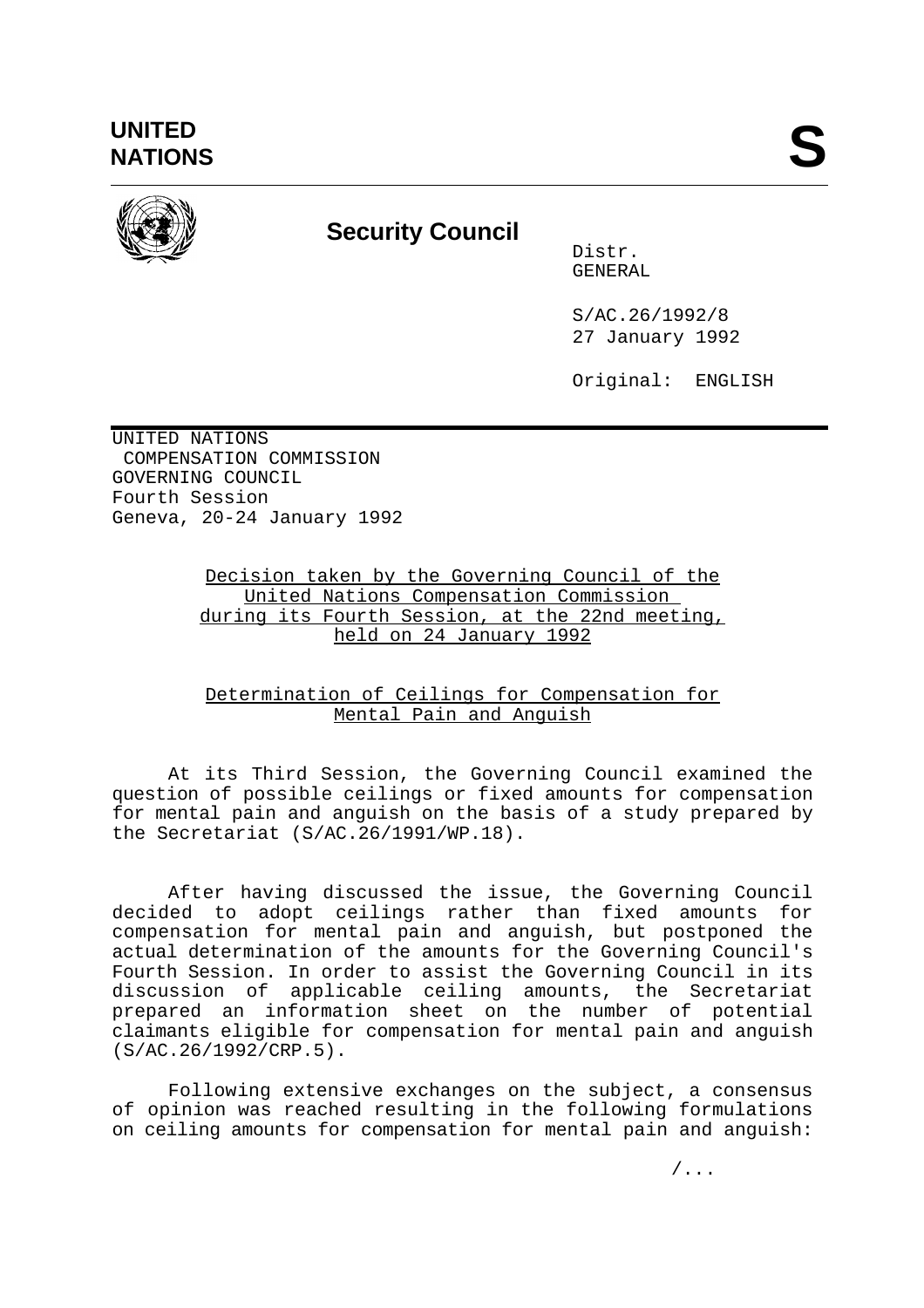S/AC.26/1992/8 page 2

- **CATEGORY A: A spouse, child or parent of the individual suffered death.** US\$ 15,000 ceiling per claimant; US\$ 30,000 ceiling per family unit.
- **CATEGORY B: The individual suffered serious personal injury involving dismemberment, permanent or temporary significant disfigurement, or permanent or temporary significant loss of use or limitation of use of a body organ, member, function or system.**

 US\$ 15,000 ceiling for dismemberment, permanent significant disfigurement, or permanent loss of use or permanent limitation of use of a body organ, member, function or system;

 US\$ 5,000 ceiling for temporary significant disfigurement or temporary significant loss of use or limitation of use of a body organ, member, function or system.

## **CATEGORY C: The individual suffered sexual assault or aggravated assault or torture.**

US\$ 5,000 ceiling per incident.

**CATEGORY D: The individual witnessed the intentional infliction of events described in Categories A, B or C on his or her spouse, child or parent.**

US\$ 2,500 ceiling per claimant;

US\$ 5,000 ceiling per family unit.

**CATEGORY E: The individual was taken hostage or illegally detained for more than three days, or for a shorter period in circumstances indicating an imminent threat to his or her life.**

> US\$ 1,500 per claimant for being taken hostage or illegally detained for more than three days, or for a shorter period in circumstances indicating an imminent threat to life;

> US\$ 100 per day for each day detained in Iraq or Kuwait beyond three; Ceiling of US\$ 10,000 per claimant.